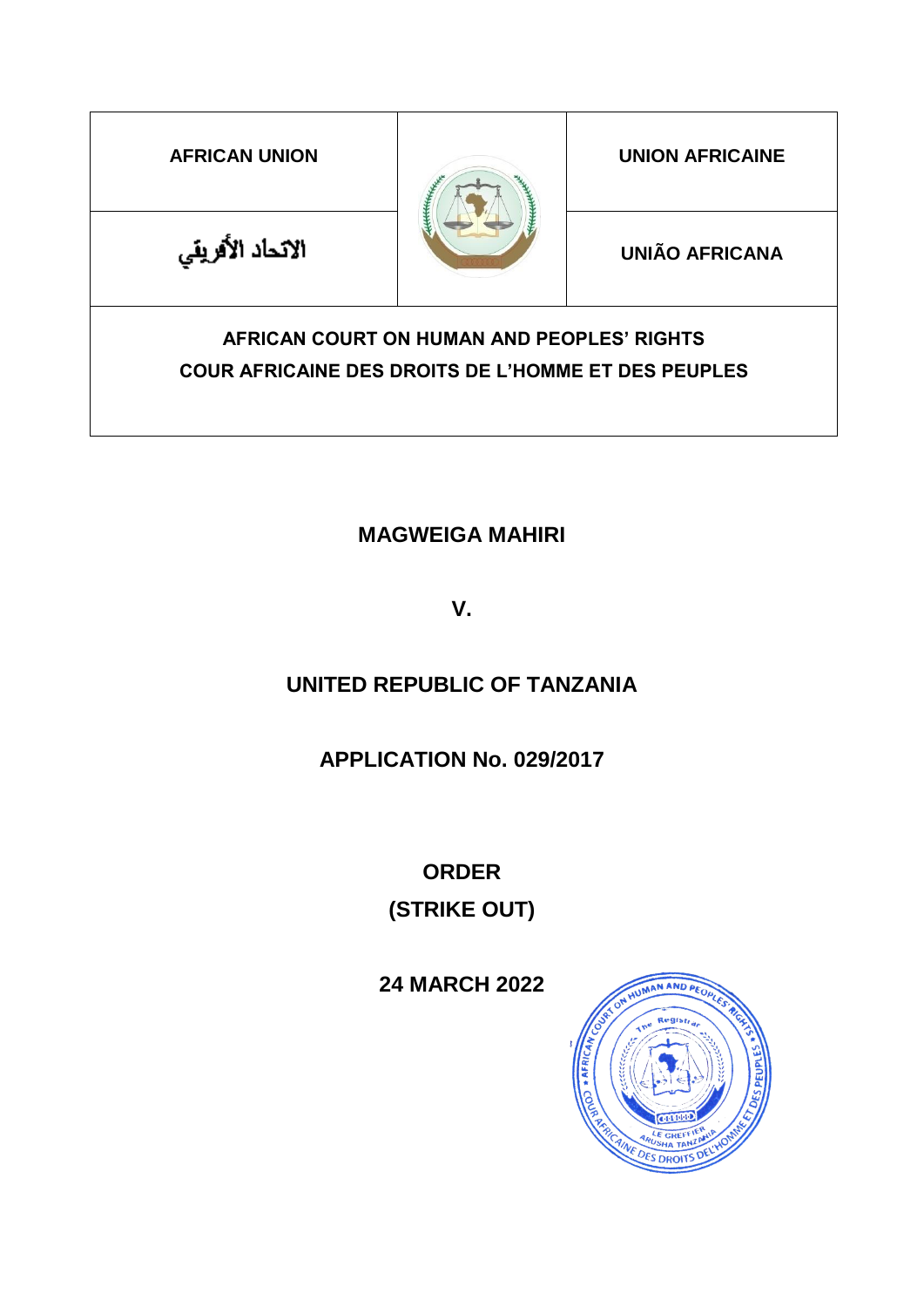**The Court composed of:** Blaise TCHIKAYA, Vice-President; Ben KIOKO, Rafaâ BEN ACHOUR, Suzanne MENGUE, M-Thérèse MUKAMULISA, Tujilane R. CHIZUMILA, Chafika BENSAOULA, Stella I. ANUKAM, Dumisa B. NTSEBEZA, Modibo SACKO - Judges; and Robert ENO, Registrar,

In accordance with Article 22 of the Protocol to the African Charter on Human and Peoples' Rights on the Establishment of an African Court on Human and Peoples' Rights (hereinafter referred to as "the Protocol") and Rule 9(2) of the Rules of Court (hereinafter referred to as "the Rules"), $<sup>1</sup>$  Justice Imani D. ABOUD, President of the</sup> Court and a national of Tanzania, did not hear the Application.

In the Matter of:

Magweiga MAHIRI Self-Represented

Versus

## UNITED REPUBLIC OF TANZANIA Represented by:

- i. Mr. Gabriel P. MALATA, Solicitor General, Office of the Solicitor General
- ii. Ms. Caroline Kitana CHIPETA, Ag. Director, Legal Unit, Ministry of Foreign Affairs and East African Cooperation
- iii. Ms Nkasori SARAKIKYA, Assistant Director for Human Rights, Principal State Attorney, Office of the Solicitor General
- iv. Ms Sylvia MATIKU, Principal State Attorney, Office of the Solicitor General
- v. Ms Blandina KASAGAMA, Legal Officer, Ministry of Foreign Affairs and East African Cooperation.

**<sup>.</sup>** <sup>1</sup> Rule 8(2) of the Rules of Court, 2 June 2010.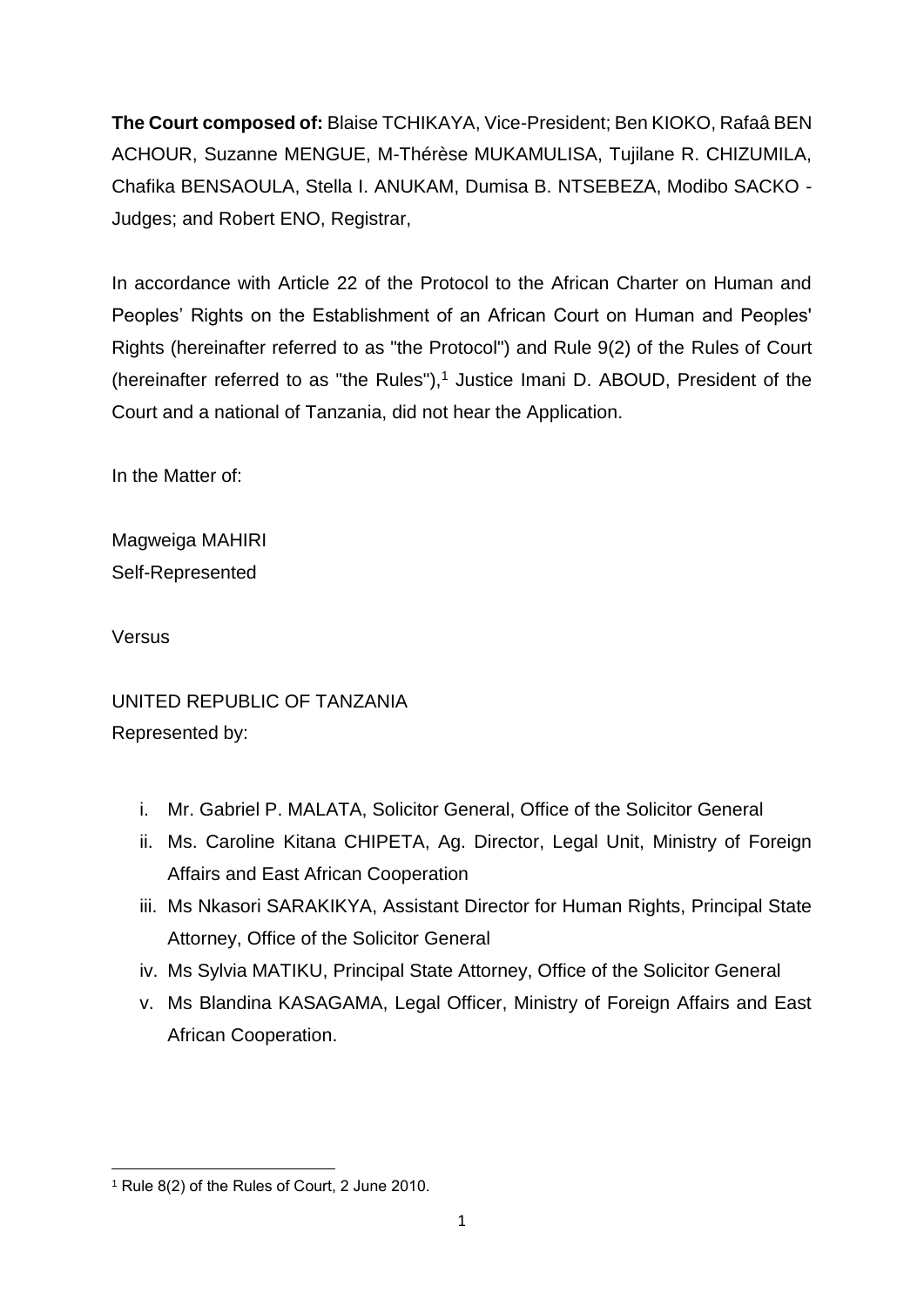after deliberation,

*pursuant to Rule 65 (2) of the Rules, renders the following Order:*

### **I. THE PARTIES**

- 1. Mr. Magweiga Mahiri (hereinafter, "the Applicant") is a Tanzanian national, who at the time of filing this Application, was serving a sentence of life imprisonment following his conviction for the offence of murder. The Applicant was initially sentenced to death by hanging, a conviction that was later commuted to life imprisonment by a presidential pardon.
- 2. The Application is filed against the United Republic of Tanzania (hereinafter referred to as "the Respondent State"), which became a Party to the African Charter on Human and Peoples' Rights (hereinafter referred to as "the Charter") on 21 October 1986 and to the Protocol on 10 February 2006. Furthermore, the Respondent State, on 29 March 2010, deposited the Declaration prescribed under Article 34(6) of the Protocol, through which it accepted the jurisdiction of the Court to receive applications from individuals and NGOs (hereinafter referred to as "the Declaration"). On 21 November 2019, the Respondent State deposited, with the African Union Commission, an instrument withdrawing the said Declaration. The Court has held that this withdrawal has no bearing on pending cases and new cases filed before 22 November 2020, which is the day on which the withdrawal took effect, being a period of one year after its deposit.

### **II. SUBJECT OF THE APPLICATION**

### **A. Facts of the matter**

3. It emerges from the records that on 20 May 1985, the Applicant killed Mwita Kenani, who the Applicant claims to have caught red-handed sleeping with his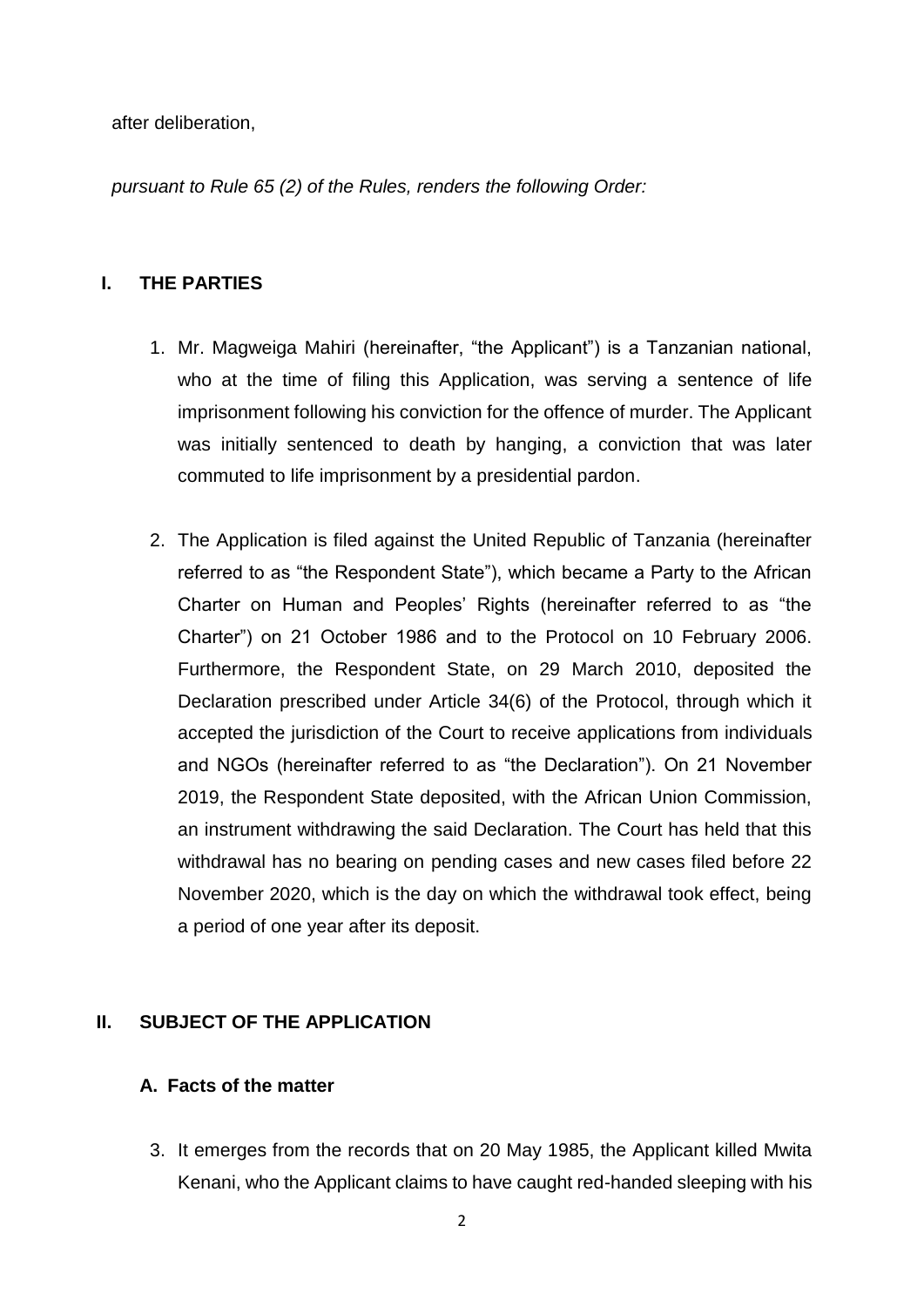wife in his matrimonial home. The Applicant alleges that when the deceased tried to escape in the darkness "by breaking through the front door", he stabbed him to death.

- 4. After the incident, the Applicant asserts that he was arraigned before the District Court of Tarime in 1988 but despite him pleading guilty for the offence of manslaughter, the case was committed to the High Court of Tanzania on circuit at Musoma where he was charged with the offence of murder.
- 5. On 28 August 1991, the High Court convicted the Applicant of the offence of murder and sentenced him to death by hanging. Subsequently, the Applicant appealed to the Court of Appeal of Tanzania sitting at Mwanza, challenging both his conviction and sentence.
- 6. The Court of Appeal upheld the High Court's verdict and dismissed the appeal on 29 May 1992.
- 7. The Applicant alleges that his case was heard by the domestic courts without considering the principle of rule of law and against the basic standards of justice. In this regard, the Applicant contends that despite his plea of guilty for manslaughter, the Respondent State relied on four prosecution witnesses to prove the charge of murder and sustain his conviction without following national and international norms applicable to the charge of murder.

### **B. Alleged violations**

- 8. The Applicant alleges that, by sentencing him to death by hanging while it was supposed to entirely abolish the death penalty, the Respondent State has violated his right to equality and equal protection of the law, the right to life and the right to prohibition against torture and ill-treatment, contrary to Articles 3, 4, 5 of the Charter, respectively.
- 9. The Applicant also contends that the Respondent State has violated Articles 7, 19 and 26 of the Charter by convicting him of the charge of murder on the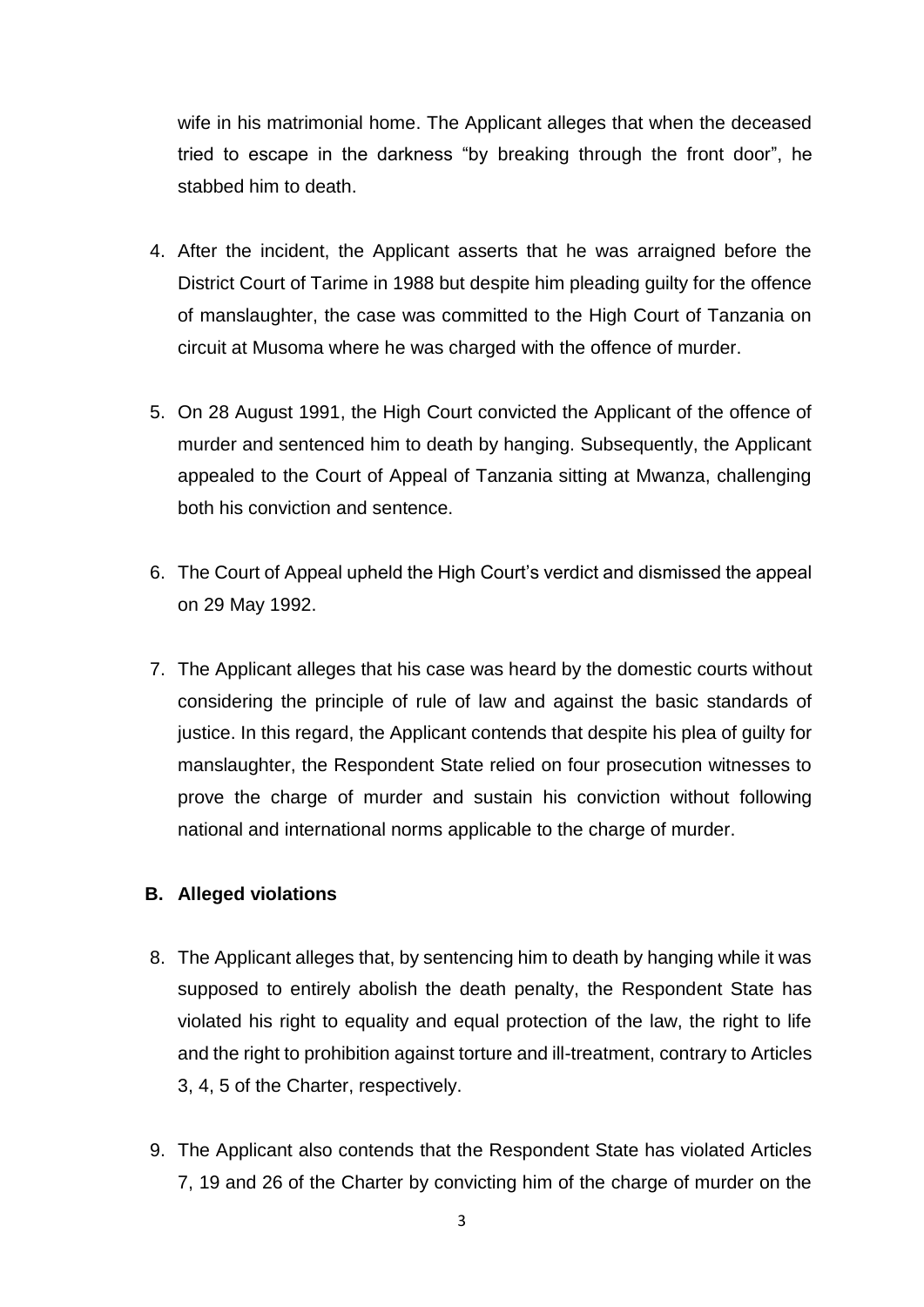basis of insufficient and unreliable evidence, and by failing to administer justice independently.

## **III. APPLICANT'S PRAYERS**

10.The Applicant prays the Court to:

- i) Declare that the Application is admissible;
- ii) Declare that the decision rendered against him by the domestic courts violated his human rights;
- iii) Issue an order nullifying the said decision of national courts;
- iv) Order his acquittal and release from prison and ensure the full enjoyment of his rights;
- v) Make any other order that the Court finds just and equitable or award reparations in accordance with Article 27 of the Protocol to redress the violations of his rights
- 11.The Applicant further prays the Court to provide him with legal assistance in order to facilitate his representation and effective participation in the Court's proceedings.

## **IV. SUMMARY OF PROCEDURE BEFORE THE COURT**

- 12.The Application was filed on 1 August 2017. On 7 August 2017, the Registry acknowledged receipt of the Application and by the same notice, requested the Applicant to provide copies of judgments of national courts pertaining to his Application.
- 13. On 20 September 2017, the Applicant filed a copy of the judgment of the Court of Appeal. The Registry duly acknowledged receipt and notified the Applicant of the registration of his Application on 4 October 2017.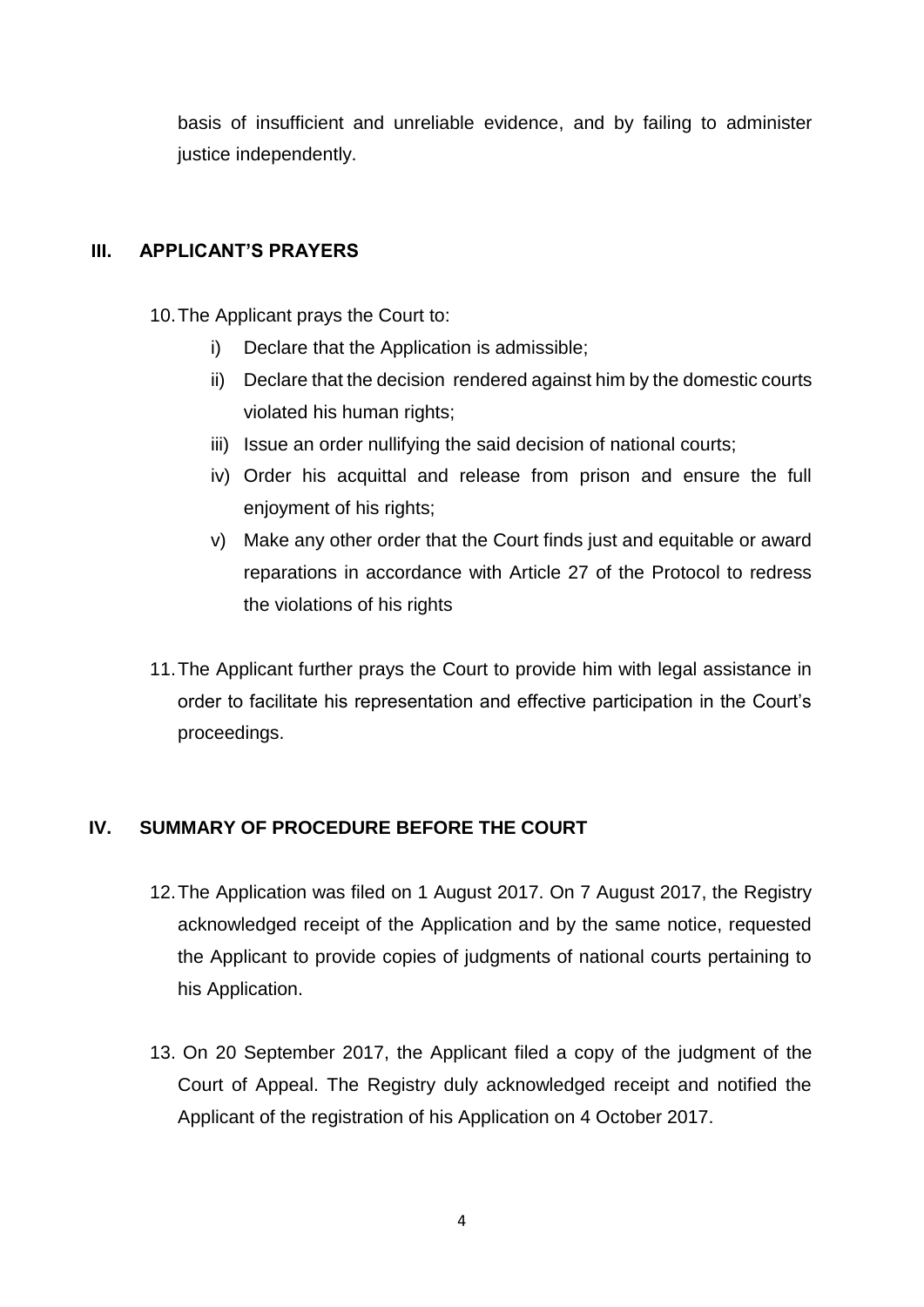- 14. On 5 March 2018, Professor Sandra L. Babcock of the International Human Rights Clinic of Cornell University Law School and Ms Nora Mbagathi, African Case Worker at Reprieve, sent a letter expressing interest to offer *pro bono* representation to the Applicant. On 16 May 2018, the Registry informed them that the Court had accepted their offer to represent the Applicant.
- 15.On 2 July 2018, the Registry served the Application on the Respondent State with a request to file the names and addresses of its representatives within thirty (30) days and its Response to the Application within sixty (60) days, of receipt of the notice. The Respondent State filed the lists of its representatives on 27 August 2018 and the Registry acknowledged receipt and notified it to the Applicant on 30 August 2018.
- 16.On 17 July 2018, the Registry sent a notice to the Applicant requesting him to file his submissions on reparations within thirty (30) days of receipt.
- 17. On 30 August 2018, the Registry reminded the Applicant that the time provided for him to file his submissions on reparations had elapsed on 16 August 2018. It also notified the Applicant of the Court's decision to *suo motu* grant him one last extension of fifteen (15) days from receipt of the notice within which he should file his submissions.
- 18.On 21 January 2019, the Respondent State, citing scarcity of staff, and that it was still collecting information from various government stakeholders, requested for further extension of time to file the Response within six (6) months. The request was transmitted to the Applicant on 28 January 2018 for his observations within fifteen (15) days of receipt.
- 19.Both Parties did not respond to the correspondence of the Registry.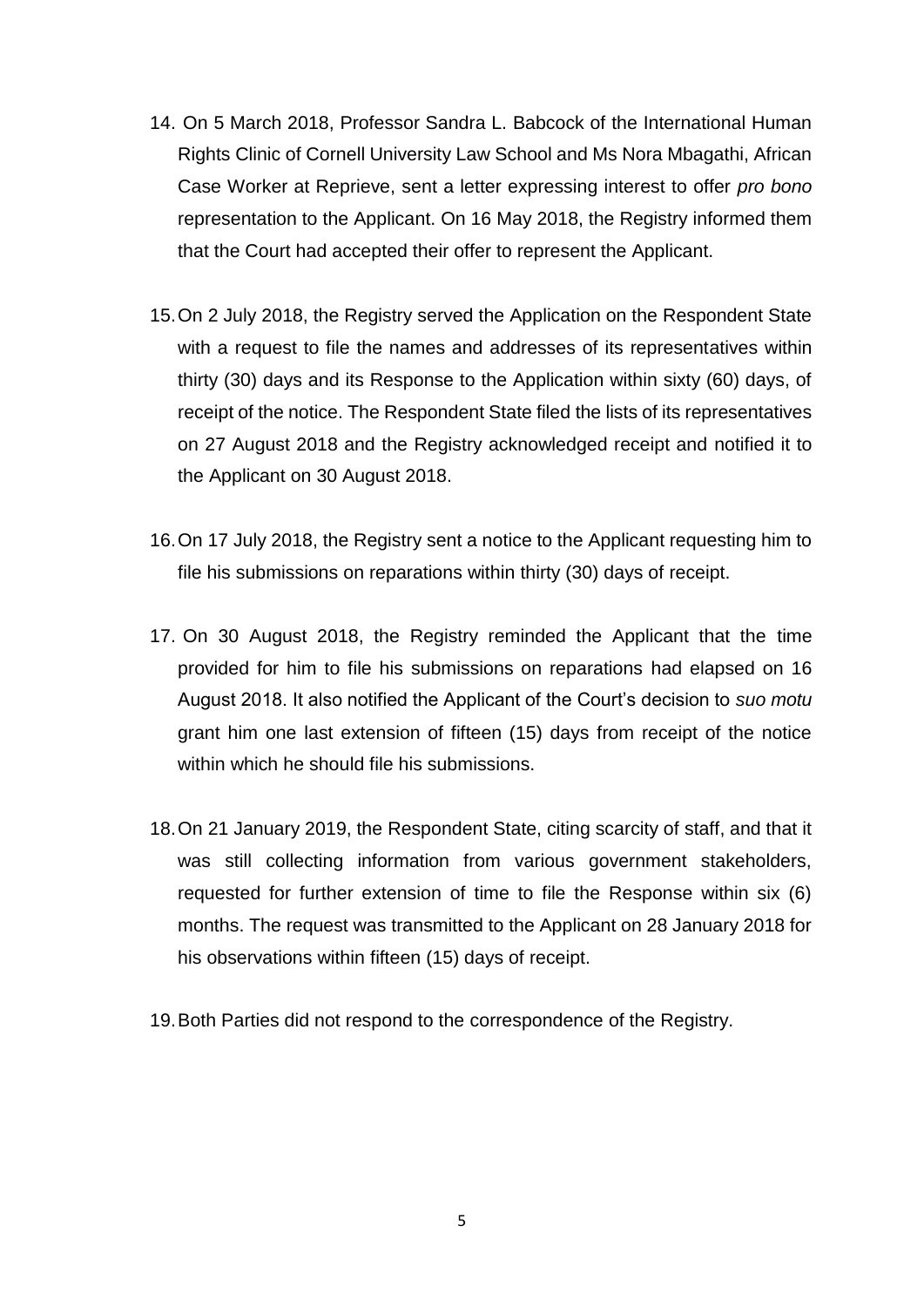### **V. ON THE STRIKING OUT OF THE APPLICATION**

20. The Court notes that the relevant Rule on striking out of Applications is Rule 65 (1) of the Rules, which provides that:

1. The Court may at any stage of the proceedings decide to strike out an Application from its cause list where:

- a) An Applicant notifies the Court of his/her intention not to proceed with the case;
- b) An Applicant fails to pursue his case within the time limit provided by the Court;
- c) It, for any other reason, concludes that it is no longer justified to continue with the examination of the Application.
- 21.The Court reiterates that parties to an application should pursue their case with diligence.<sup>2</sup> Where they fail or implicitly or expressly indicate their lack of interest to do so, Rule 65 of the Rules, empowers the Court to remove the application from its cause list. The Court may also strike out an application if in the circumstances, it is no longer justified to continue with the determination of the matter.
- 22.The rationale behind Rule 65 of the Rules, is to encourage parties to demonstrate some level of diligence in pursing their case or else their application could be struck out from the Court's cause list.
- 23.Subject to the circumstances of each case, the Court retains the discretion to decide on whether a particular application should be struck out or not.
- 24.In the instant case, the Applicant filed his Application on 1 August 2017 praying for, *inter alia*, legal assistance to be provided by the Court.

**<sup>.</sup>** <sup>2</sup> *Abdallah Ally Kulukuni v the United Republic of Tanzania*, AfCHPR, Application No. 007/2018 Order (Strike Out) of 25 September 2020, § 18.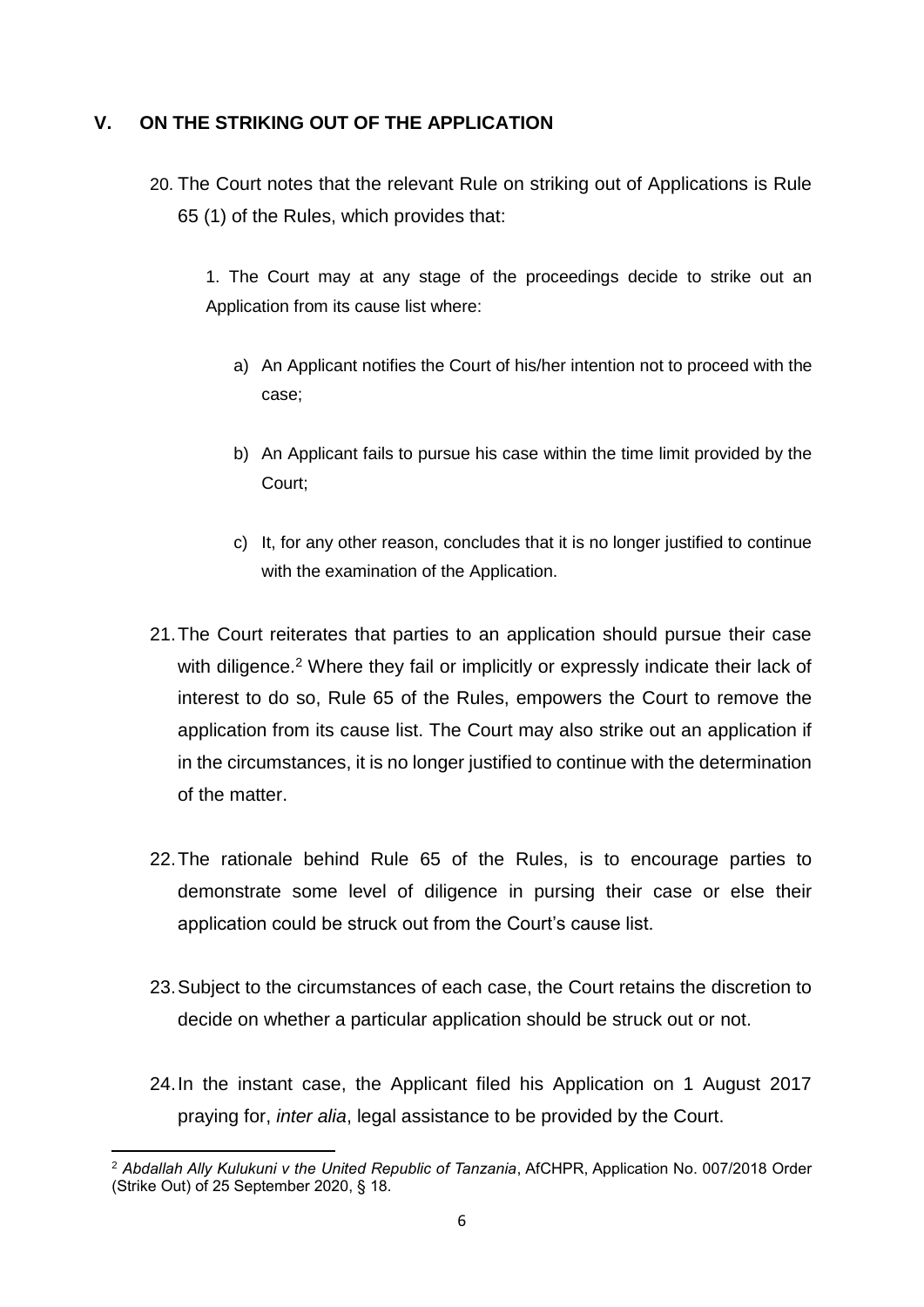- 25.On 17 July 2018, the Applicant was requested to file his submissions on reparations within thirty (30) days of receipt of the notice.
- 26.On 30 August 2018, the Registry reminded the Applicant that the time provided to file his submissions on reparations had elapsed and notified him of the Court's decision *suo motu* to grant a fifteen (15) days extension of time within which he should file the submissions.
- 27.On 17 September 2018, Professor Sandra L. Babcock wrote to the Court indicating that:

…we have not obtained a Power of Attorney in the matter of Magweiga Mahiri, case no. 029/2016, because- as we understand it- Mr Mahiri has been released. We understand the Court intends to proceed with his case. However, we have not been able to locate him and thus, Mr Mahiri does not know of our representation. We would therefore request that the Court delist us as counsel for Mr. Mahiri.

- 28.On 14 February 2019, the Registry sent a letter to the Respondent State requesting the latter to confirm the release of the Applicant from prison following a Presidential Remission of his punishment. The Respondent State has, to date, not responded to the said letter.
- 29. The Court notes that, as can be seen from the foregoing, despite the extensions of time granted to the Applicant to file his submissions on reparations, the Applicant has failed to do so. Similarly, the Respondent State has failed to file its Response to the Application in spite of the fact that the Court granted it several extensions of time. In this regard, the Court notes from the record that there are proofs of delivery of the notices sent to both parties.
- 30.Furthermore, as indicated in the aforementioned letter of Professor Babcock, the Applicant could not be found in the address that he provided in his Application. As a result, it was not possible to obtain a Power of Attorney to provide him legal assistance.